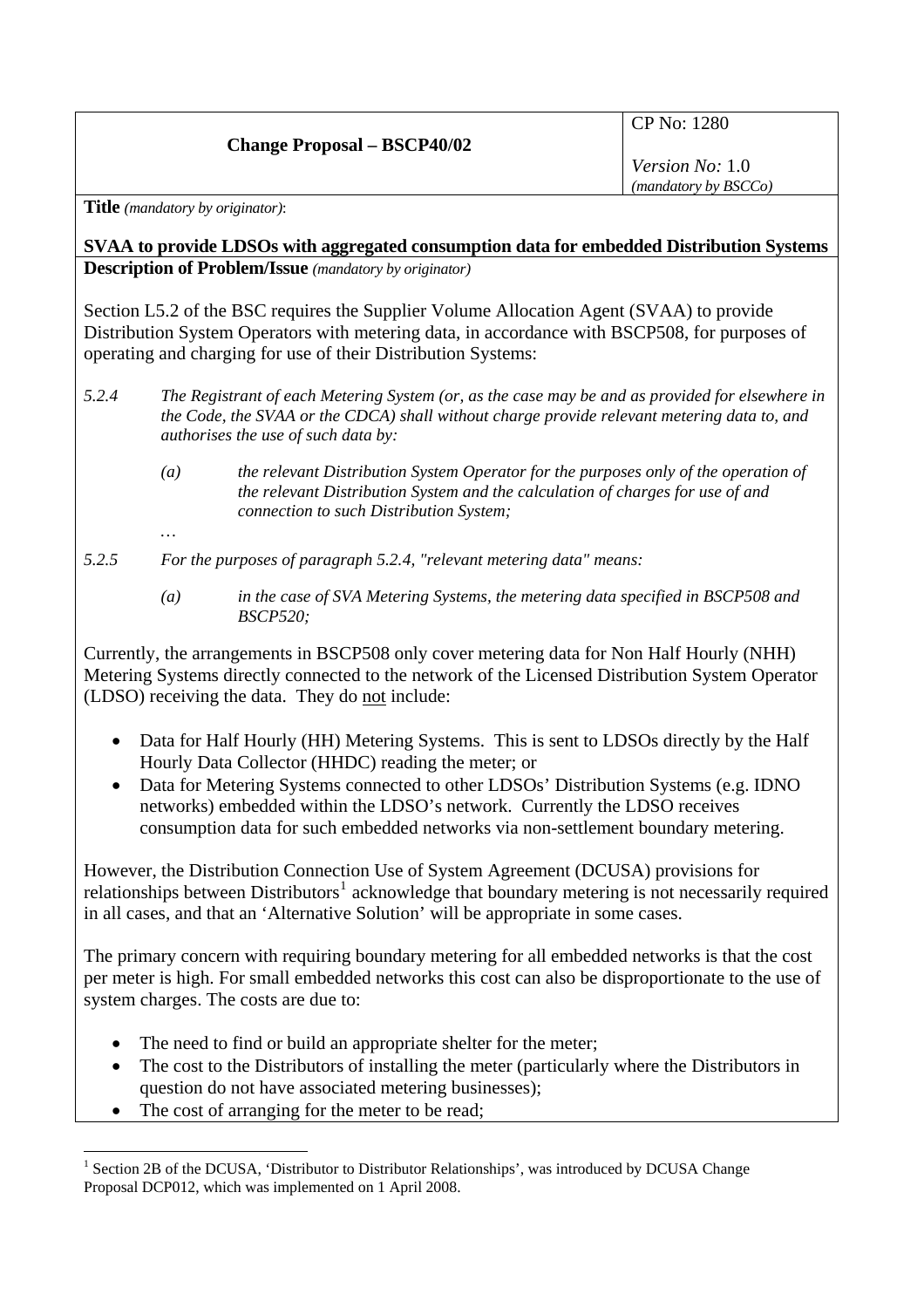• The cost of dealing with missing or invalid meter data. While settlement Data Collectors have processes for validating and estimating data (to meet the requirements in BSCP502 and BSCP504), these processes will not necessarily apply to non-settlement meter data collected outside the BSC.

As the number of IDNO and 'out of area' networks increases, the total cost associated with metering the boundaries between networks will increase. See justification for change.

#### **Proposed Solution** (mandatory by originator)

In order to avoid the cost to industry of metering at the boundaries between networks, it is proposed that SVAA should (where the LDSOs concerned have so agreed in accordance with clause 42.3 of the DCUSA) provide each LDSO with aggregated consumption data for customers on licensed networks embedded within that LDSO's network.

For example, suppose that LDSO X (who could be a DNO or an IDNO) is operating Distribution Systems embedded within the Distribution System of LDSO A. It is proposed that LDSO A should receive reports of aggregated metering data for all customers on LDSO X's networks (excluding any networks that still have legacy boundary metering arrangements). As noted above, the use of these new arrangements would be subject to agreement of the Distributors in accordance with the existing DCUSA provisions (noting that these provisions allow the matter to be determined by Ofgem if agreement cannot be reached).

The current boundary metering arrangements would continue to be used where the use of settlement data cannot be agreed. In particular, we acknowledge that some DNOs may have concerns about using settlement data in place of boundary metering for High Voltage (HV) and Extra High Voltage (EHV) sites, and therefore (at least in the short term) this solution is most likely to be used at Low Voltage (LV) sites. However, as explained below, there is a strong business case even for LV sites only.

Further details of the proposed solution are as follows.

# **Solution for Non Half Hourly Metering Data**

 $\overline{a}$ 

Currently, SVAA produces a Non Half Hourly DUoS (D0030) report for each LDSO, containing aggregated profiled metering data by Supplier, Settlement Class<sup>[2](#page-1-0)</sup> and Settlement Period. It is proposed that a new section of this report<sup>[3](#page-1-1)</sup> should contain aggregated profiled metering data by LDSO, Settlement Class and Settlement Period for all LDSOs operating embedded Distribution Systems without boundary metering.

In order to provide this new data, SVAA will need to know which Settlement Classes need to be reported to additional LDSOs. It is therefore proposed that LDSOs operating embedded networks without boundary metering should inform SVAA which Line Loss Factor Classes relate to such networks. For instance, LDSO X (in the above example) might inform SVAA that Line Loss Factor Class 131 is used on networks embedded within the Distribution System of LDSO A. This would

<span id="page-1-0"></span> $2^2$  A Settlement Class is a unique combination of Profile Class, Line Loss Factor Class, Time Pattern Regime and Standard Settlement Configuration.

<span id="page-1-1"></span><sup>&</sup>lt;sup>3</sup> The IDNO data could either form a separate section of the same physical D0030 file, or a second D0030 file for that LDSO. ELEXON and SVAA should investigate which option is most cost-effective to deliver as part of the impact assessment for this CP.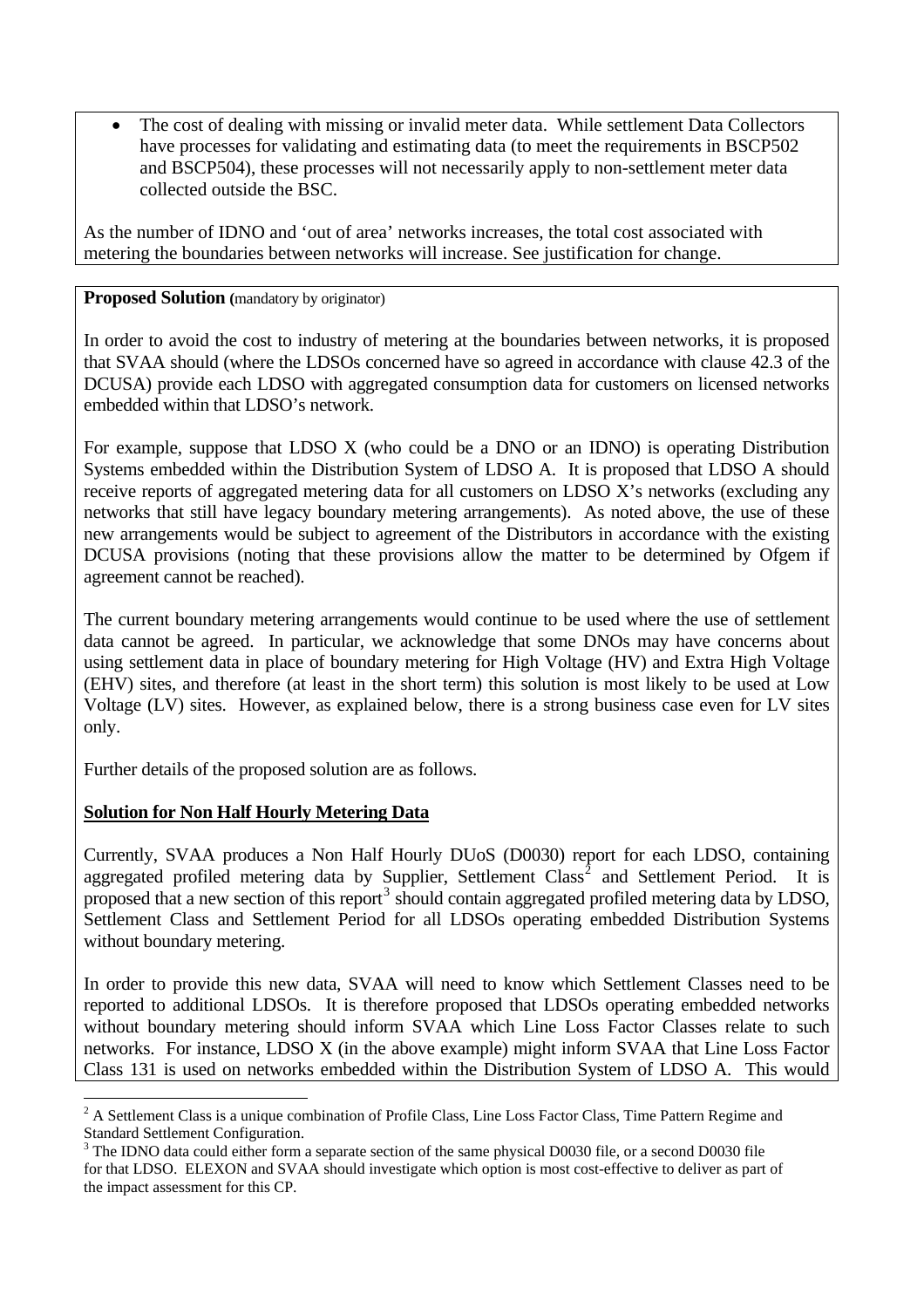trigger SVAA to provide LDSO A with profiled data (aggregated across all Suppliers) for all those NHH Metering Systems allocated to LLFC 131 by LDSO X. A new DTC data flow ('the Mapping File') would be created for Distributors to pass this standing data to SVAA.

# **Solution for Half Hourly Metering Data**

Currently Distributors receive metering data for HH Metering Systems from HHDCs (in the form of D0036 or D0275 data flows). However, it would not be efficient for HHDCs to pass these flows to other Distributors who need them, for the following reasons:

- It would require changes to all HHDC systems (to identify all the Distributors who have an interest in consumption data for a customer on an embedded network);
- Distributors would receive HH metering data for embedded networks split across a number of D0036 files (at least one per HHDC).

To overcome these problems, it is proposed that SVAA should perform a central role of receiving HH D0036/D0275 flows from those LDSOs who operate embedded networks, and passing aggregated data to the relevant Distributors. For instance (to continue the example above) if the embedded networks of LDSO X had a number of Half Hourly Metering Systems connected to them, the process would be as follows:

- LDSO X would notify SVAA (via the Mapping File) of the relevant HH MPANs, and the Market Participant Id of LDSO A (to whose network they are indirectly connected);
- LDSO X would arrange for D0036/D0275 files for those Metering Systems to be copied to SVAA. This could be done using the 'flow duplicator' mechanism in the DTC, or any other mechanism agreeable to Distributors.
- The SVAA software will be amended to aggregate D0036/D0275 data for the MPANs listed in the Mapping File, and provide LDSO A with a single aggregated D0036 file showing total metered data for Half Hourly Metering Systems on LDSO X's embedded networks.

### **Summary of SVAA Changes**

In summary, the changes required to the SVAA system to support this additional DUoS charging are as follows:

- New interface required for SVAA to receive a 'Mapping File' from LDSOs;
- New interface required for SVAA to receive copies of relevant D0036 / D0275 data files;
- Settlement run process to be amended to include additional data in D0030 flow (as described above); and
- Settlement run process to be amended to extract HH data for relevant MPANs from the files received, and produce files of aggregated HH data in D0036 format (as described above)

 A DTC change will be required to allow SVAA to send and receive D0036 files, and receive the new 'Mapping Data' file.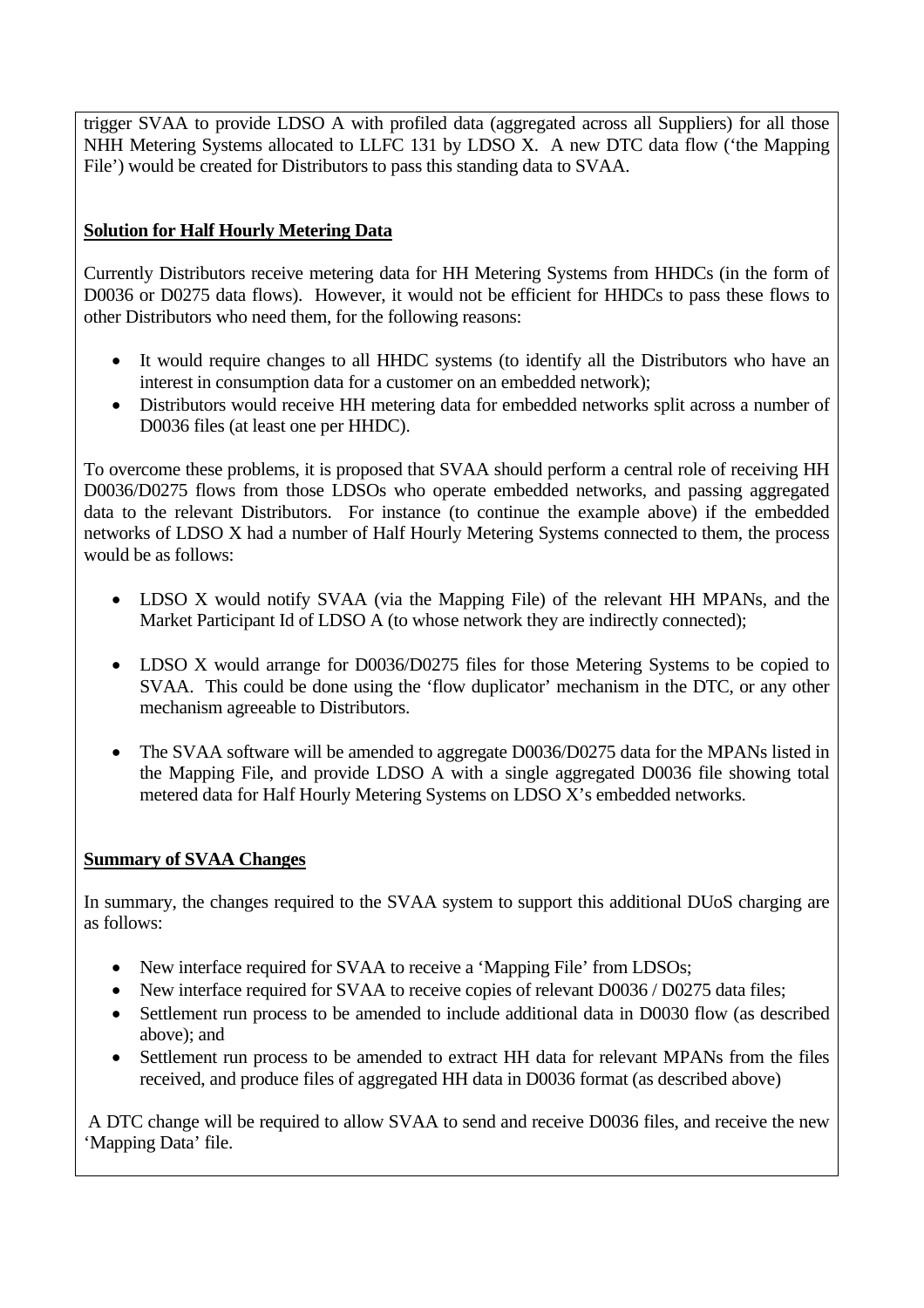#### **Funding Model**

Ultimately (as explained in the business case below) this change will reduce the overall cost of the arrangements by which LDSOs receive the metering data required to operate their networks, which will benefit Suppliers and customers.

We acknowledge that the most direct and immediate benefits of the Change Proposal will be to LDSOs, and we would not object in principle to a model in which some or all of the initial cost of upgrading the SVAA service to meet this new requirement was paid for by LDSOs, rather than recovered using the usual mechanism for funding the SVA arrangements. However this would appear to be inconsistent with the L5.2 requirement that SVAA provide data to DSOs for the purposes of network operation and charging "without charge". Any such separate charging mechanism would therefore require a separate Modification Proposal, which would delay the implementation of the new arrangements into 2010, and for that reason we propose that the usual SVA funding arrangements should apply to the initial development.

We understand from ELEXON that ongoing operational costs for the new arrangements are anticipated to be low, due to its automated nature. However, if it were to emerge subsequently that there are ongoing operational costs relating to these new arrangements, a BSC Modification Proposal could be raised to allow Distributors to pay for these.

#### **Justification for Change** *(mandatory by originator)*

The primary justification for this change is that the cost of boundary metering between networks will become prohibitively high as the number of IDNO connections increases.

Our analysis of the period from January 2005 to March 2008 indicates that, on average, there were 4900 LV developments per annum which were open to competition between Distributors. If we assume that 35% of these will go to Distributors other than the local incumbent, once artificial barriers to competition have been removed (e.g. by agreement on appropriate tariffs), this equates to 1,700 new developments per annum. If we further assume that the total annualised cost of boundary metering for each such development is £250, this equates to £425k in year 1, £850k in year 2, and so on. Table 1 below illustrates an estimate of the build up of LV boundary metering costs.

Table 1. Estimate of the build up of LV boundary metering costs.

| <b>Estimated Cumulative LV Boundary Metering Costs</b> |                 |
|--------------------------------------------------------|-----------------|
| Year 1 Boundary Metering Costs                         | £429,382 p.a.   |
| Year 2 Boundary Metering Costs                         | £858,764 p.a.   |
| Year 3 Boundary Metering Costs                         | £1,288,145 p.a. |
| Year 4 Boundary Metering Costs                         | £1,717,527 p.a. |
| Year 5 Boundary Metering Costs                         | £2,146,909 p.a. |
| Year 6 Boundary Metering Costs                         | £2,576,291 p.a. |
| Year 7 Boundary Metering Costs                         | £3,005,673 p.a. |
| Year 8 Boundary Metering Costs                         | £3,435,055 p.a. |
| Year 9 Boundary Metering Costs                         | £3,864,436 p.a. |
| Year 10 Boundary Metering Costs                        | £4,293,818 p.a. |

The estimates in table 1 are based on 35% of annual new sites under 100 plots requiring boundary meters at a cost of £250p.a. Site analysis is based on annualised estimates of GB based market opportunities between January 2005 and March 2008.

These costs will quickly exceed the cost of a solution based on settlement data from SVAA. It is therefore in the interests of all concerned (Suppliers, Distributors and customers) that a solution is implemented that does not require boundary metering for LV connections.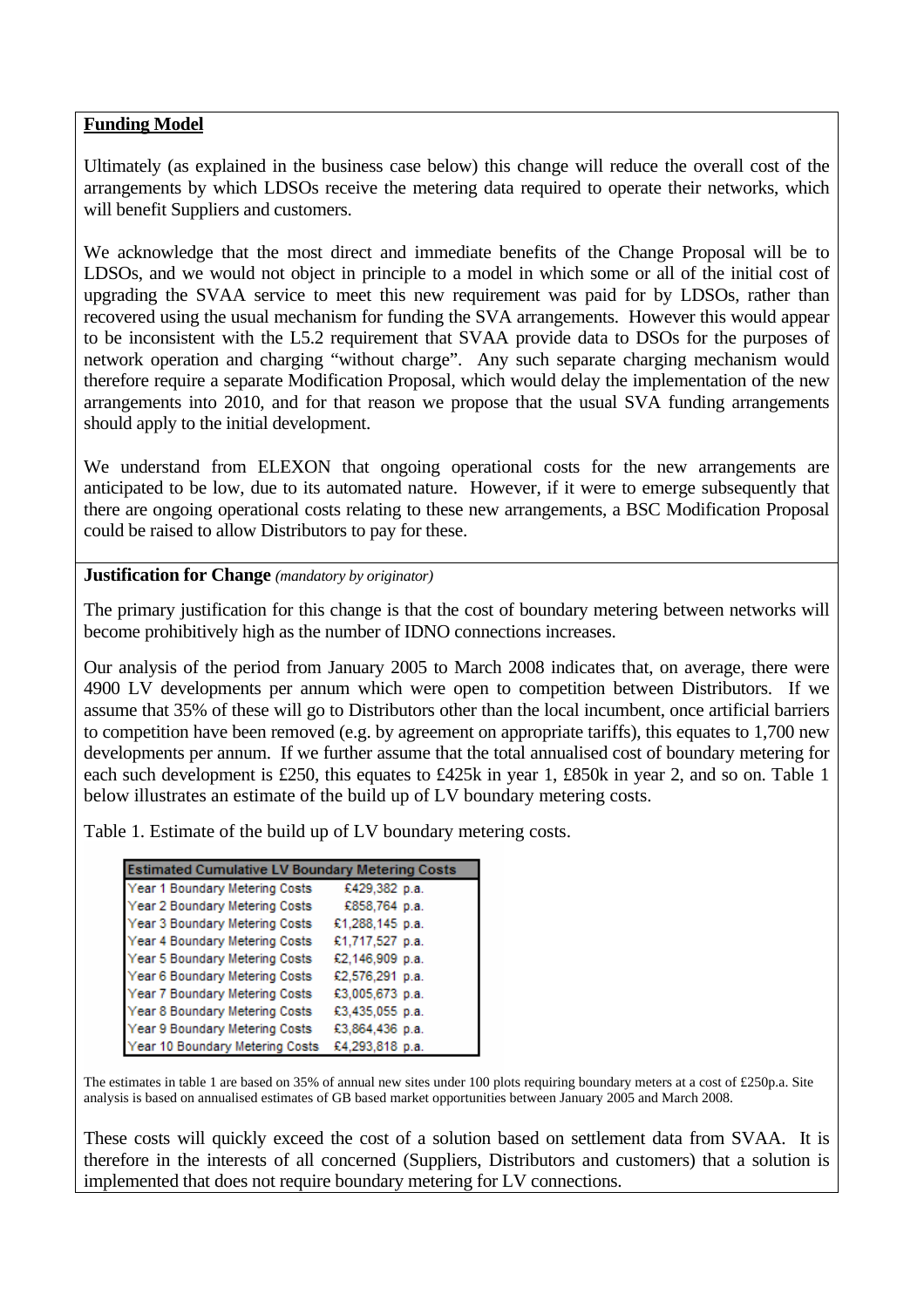**To which section of the Code does the CP relate, and does the CP facilitate the current provisions of the Code?** *(mandatory by originator)* 

This CP relates to section L5.2 of the BSC (see above), which requires SVAA to provide LDSOs with metering data needed for "the operation of the relevant Distribution System and the calculation of charges for use of and connection to such Distribution System".

This CP allows SVAA to continue meeting its L5.2 obligations even when the metering data required by LDSOs for these purposes relates to customers on other LDSOs' networks.

**Estimated Implementation Costs** *(mandatory by BSCCo)* 

The ELEXON implementation cost is 58 Man Days, which approximately equates to £13,000.

The maximum estimated Service Provider (Demand Led) cost is £261,000, if implemented in the targeted November 2009 Release). ELEXON is in negotiations to reduce these costs further.

**Configurable Items Affected by Proposed Solution(s)** *(mandatory by originator)* 

This change will affect BSCP508 (which will require amendment to describe the new SVAA process), and the SVAA software.

**Impact on Core Industry Documents or System Operator-Transmission Owner Code** *(mandatory by originator)* 

None anticipated. The DCUSA already allows for alternatives to metering at the boundaries between networks.

Note that, as described above, a DTC change will be required (under MRA governance) to allow SVAA to send and receive D0036 files, and receive the new 'Mapping Data' file.

**Related Changes and/or Projects** *(mandatory by BSCCo)* 

None

### **Requested Implementation Date** *(mandatory by originator)*

As soon as possible, and certainly no later than the scheduled release in November 2009.

**Reason:** 

This reporting change is linked to the introduction of new DUoS tariffs for IDNO connections, which we anticipate coming into effect on 1 October 2009 (and possibly before).

In the event that system changes cannot be implemented in time for the introduction of the new tariff, we would look to all concerned to implement appropriate workarounds e.g. calculating DUoS charges on historical estimates at SF and then catching up when settlement data becomes available at the First Reconciliation.